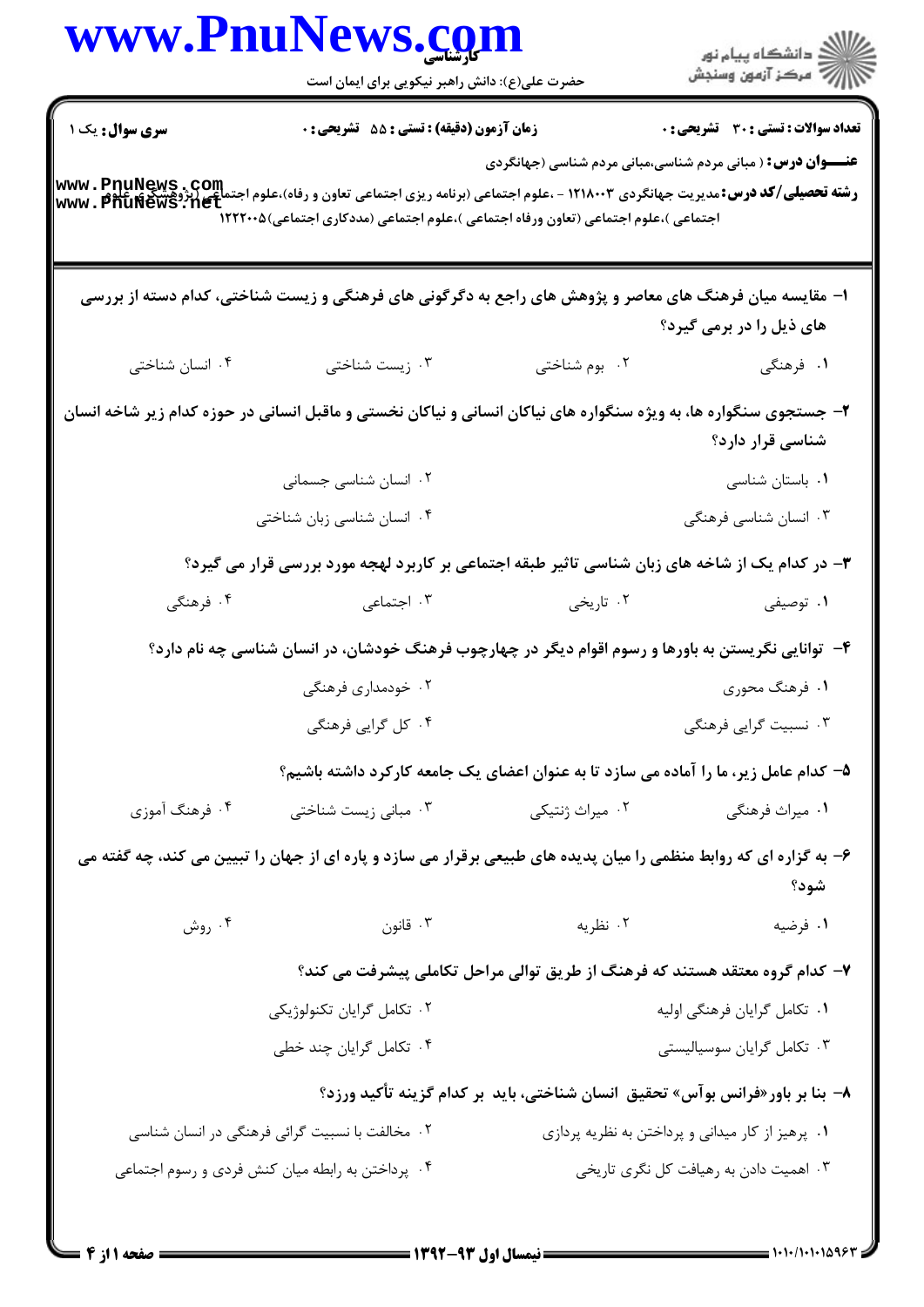|                                     | حضرت علی(ع): دانش راهبر نیکویی برای ایمان است                                          |                                                    | ر<br>دانشڪاه پيام نور)<br>اڳ مرڪز آزمون وسنڊش                                                                                                                                                                                            |
|-------------------------------------|----------------------------------------------------------------------------------------|----------------------------------------------------|------------------------------------------------------------------------------------------------------------------------------------------------------------------------------------------------------------------------------------------|
| <b>سری سوال : ۱ یک</b>              | زمان آزمون (دقیقه) : تستی : 55 آتشریحی : 0                                             |                                                    | <b>تعداد سوالات : تستی : 30 ٪ تشریحی : 0</b>                                                                                                                                                                                             |
|                                     | اجتماعی )،علوم اجتماعی (تعاون ورفاه اجتماعی )،علوم اجتماعی (مددکاری اجتماعی)۱۲۲۲۰۰۵    |                                                    | <b>عنـــوان درس:</b> مبانی مردم شناسی،مبانی مردم شناسی (جهانگردی )<br><b>رشته تحصیلی/کد درس:</b> مدیریت جهانگردی ۱۲۱۸۰۰۳ - ،علوم اجتماعی (برنامه ریزی اجتماعی تعاون و رفاه)،علوم اجتماعی (پژوهشگری www . PnuNews<br> www . PhuNews . Net |
|                                     |                                                                                        |                                                    | ۹- برانیسلاو مالینوفسکی در زمره نظریه پردازان کدام نحله قرار می گیرد؟                                                                                                                                                                    |
|                                     | ۰۲ کارکردگرایان ساختاری                                                                |                                                    | ٠١ تكامل گرايان                                                                                                                                                                                                                          |
|                                     | ۰۴ ساختارگرايان                                                                        |                                                    | ۰۳ کارکردگرایان                                                                                                                                                                                                                          |
|                                     |                                                                                        |                                                    | +ا– از نظر «کلود لوی اشتراوس» الگوهایی که ذهن بشر بر واقعیت تحمیل می کند، چه نام دارد؟                                                                                                                                                   |
| ۰۴ الگوی های کارکردی                | ۰۳ نظام های فرهنگی                                                                     | ۰۲ ساختارهای ذهنی                                  | ۰۱ ساختارهای شناختی                                                                                                                                                                                                                      |
|                                     |                                                                                        |                                                    | 1۱– بنیان گذار رهیافت حوزه فرهنگی کدام نظریه پرداز زیر است؟                                                                                                                                                                              |
| ۰۴ لسلی وایت                        | ۰۳ مارگارت مید                                                                         | ۰۲ کلارک ویسلر                                     | ۰۱ روث بنديكت                                                                                                                                                                                                                            |
|                                     |                                                                                        |                                                    | ۱۲– تفاوت نظریه« استیو وارد» در رهیافت بوم شناسی فرهنگی با رهیافت حوزه فرهنگی «لسلی وایت» در چیست؟                                                                                                                                       |
|                                     |                                                                                        |                                                    | ۰۱ تاکید بوم شناسی فرهنگی بر تکامل گرایی تک خطی                                                                                                                                                                                          |
|                                     |                                                                                        |                                                    | ۰۲ تاکید بر تکامل نظام های فرهنگی از طریق تطبیق محیطی                                                                                                                                                                                    |
|                                     |                                                                                        |                                                    | ۰۳ تاکید بر تصمیم گیری فردی و اهمیت ندادن به تکنولوژی                                                                                                                                                                                    |
|                                     |                                                                                        |                                                    | ۰۴ تاکید رهیافت حوزه فرهنگی بر تکامل گرایی چند خطی                                                                                                                                                                                       |
|                                     |                                                                                        |                                                    | ۱۳- امتیاز ترکیب بررسی های مبتنی بر تخصیص زمانی با روش مشاهده مشارکت آمیز در چیست؟                                                                                                                                                       |
| ۰۲ مشاهده رفتارهای مهم در زمان مشخص |                                                                                        | ۰۱ ثبت زمانهای رخداد هر واقعه                      |                                                                                                                                                                                                                                          |
|                                     | ۰۴ ثبت فعالیت های روزانه در جدول وقایع                                                 |                                                    | ۰۳ مشاهده رفتار های کم ارزش و غیر قابل بیان                                                                                                                                                                                              |
|                                     |                                                                                        |                                                    | ۱۴- کدام گزینه جزء ویژگی های مصاحبه غیر رسمی به شمار می آید؟                                                                                                                                                                             |
|                                     | ۰۲ ارزیابی پاسخ ها ساده تر از حالت مصاحبه رسمی است<br>۰۱ پاسخ ها از پیش تعیین شده است. |                                                    |                                                                                                                                                                                                                                          |
|                                     | ۰۴ مصاحبه شوندگان کمتر امکان بروز احساسات را دارند                                     | ۰۳ ارزیابی پاسخ ها مشکل تر از حالت مصاحبه رسمی است |                                                                                                                                                                                                                                          |
|                                     |                                                                                        |                                                    | ۱۵–در فرضیه «خانوارهایی که محصول تولیدی آنها نیاز به کار بیشتر دارد تعداد جمعیت خانوار بیشتری نیز دارند» متغیر<br>مستقل كدام است؟                                                                                                        |
| ۰۴ نوع محصول                        | ۰۳ نیاز به کار                                                                         | ۰۲ حجم خانوار                                      | ۰۱ شیوه تولید                                                                                                                                                                                                                            |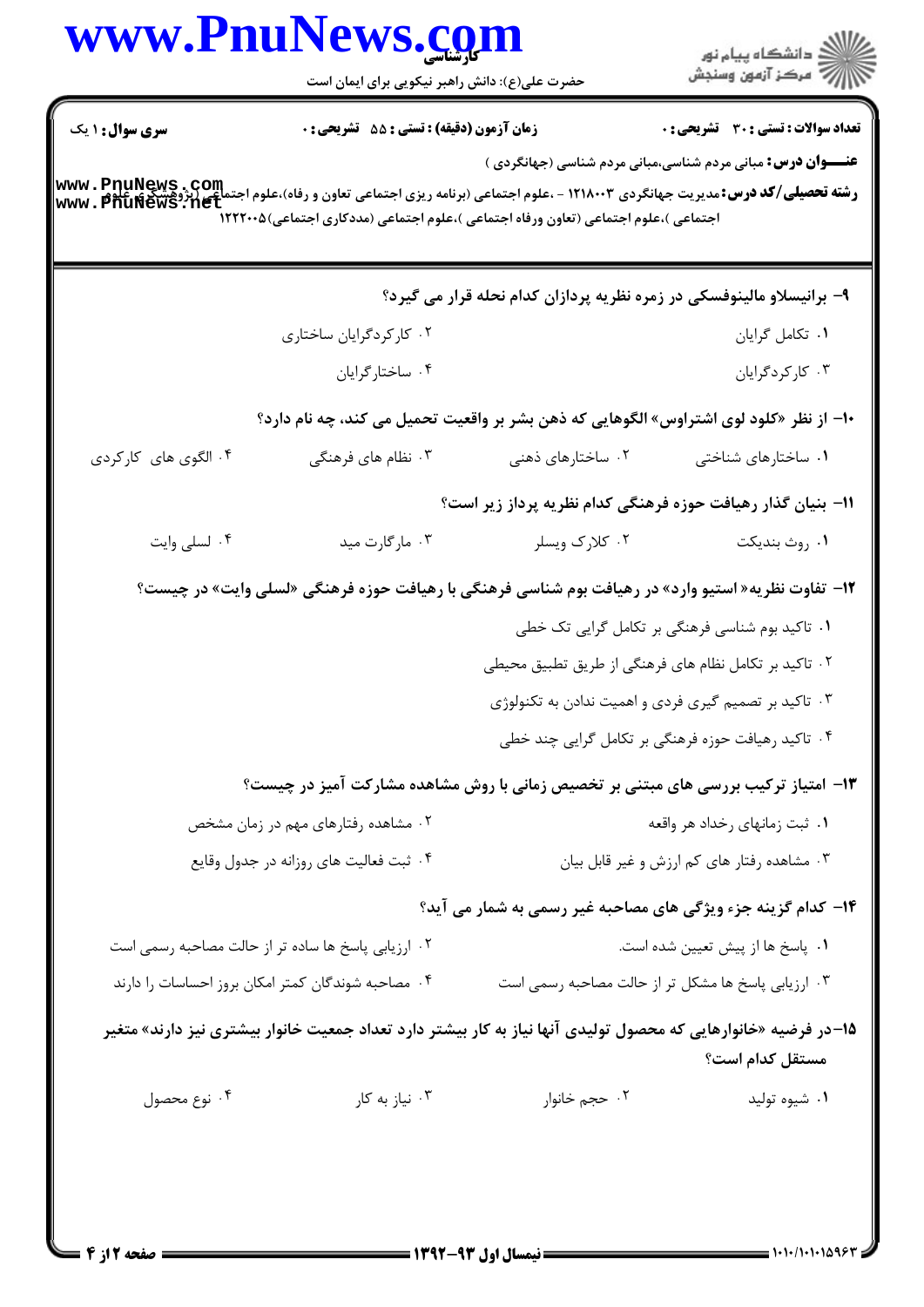|                     | www.PnuNews.com<br>حضرت علی(ع): دانش راهبر نیکویی برای ایمان است                                                                                                                                                                                                           |                                                                                            | ِ<br>∭ دانشڪاه پيام نور<br>∭ مرڪز آزمون وسنڊش                      |
|---------------------|----------------------------------------------------------------------------------------------------------------------------------------------------------------------------------------------------------------------------------------------------------------------------|--------------------------------------------------------------------------------------------|--------------------------------------------------------------------|
| سری سوال : ۱ یک     | زمان آزمون (دقیقه) : تستی : 55 تشریحی : 0                                                                                                                                                                                                                                  |                                                                                            | <b>تعداد سوالات : تستی : 30 ٪ تشریحی : 0</b>                       |
|                     | <b>www . PnuNews , Com</b><br>ر <b>شته تحصیلی/کد درس:</b> مدیریت جهانگردی ۱۲۱۸۰۰۳ - ،علوم اجتماعی (برنامه ریزی اجتماعی تعاون و رفاه)،علوم اجتماعی (پژوهشگری<br>www . PhuNews . net<br>اجتماعی )،علوم اجتماعی (تعاون ورفاه اجتماعی )،علوم اجتماعی (مددکاری اجتماعی) ۱۲۲۲۰۰۵ |                                                                                            | <b>عنـــوان درس:</b> مبانی مردم شناسی،مبانی مردم شناسی (جهانگردی ) |
|                     | ۱۶- به بررسی هایی که در  غالب مفهوم «اکنونِ مردمنگارانه» قرار می گیرد، چه گفته می شود؟                                                                                                                                                                                     |                                                                                            |                                                                    |
|                     | ۰۲ بررسی های مقایسه ای                                                                                                                                                                                                                                                     |                                                                                            | ۰۱ بررسی های همزمان                                                |
|                     | ۰۴ بررسی های هم جانبه                                                                                                                                                                                                                                                      |                                                                                            | ۰۳ بررسی های ناهمزمان                                              |
|                     | ۱۷– هنگامی که محقق دو یا چند جامعه مشابه، که به جز از نظر جنبه های مورد بررسی، از همه جهات مشترک باشند را                                                                                                                                                                  |                                                                                            | برگزیند؛ چه نوع تحقیقی را در نظر دارد؟                             |
| ۰۴ بررسي ناهمزمان   | ۰۳ تحقیق میان فرهنگی                                                                                                                                                                                                                                                       | ۰۲ مقايسه نظارت شده                                                                        | ۰۱ مشاهده مشارکتی                                                  |
|                     | ۱۸– در کدام روش تحقیق ممکن است داده های گردآوری شده در برهه های گوناگون زمانی به گونه ای همزمان تلقی شود؟                                                                                                                                                                  |                                                                                            |                                                                    |
| ۰۴ مصاحبه رسمی      | ۰۳ رهیافت میان فرهنگی                                                                                                                                                                                                                                                      | ۰۲ مصاحبه غیر رسمی                                                                         | ۰۱ مشاهده مشارکتی                                                  |
|                     |                                                                                                                                                                                                                                                                            | ۱۹- تاکید بررسی های بوم شناسی در مقابل بررسی های تکاملی، بر چیست؟                          |                                                                    |
|                     | ۰۲ تاکید بر فرآیند تطبیق پذیری                                                                                                                                                                                                                                             |                                                                                            | ۰۱ توجه به بررسی های ناهمزمان                                      |
|                     | ۰۴ تاکید بر بر زمان حال                                                                                                                                                                                                                                                    |                                                                                            | ۰۳ استفاده از تطبيق تاريخي                                         |
|                     | ۲۰- فراگردی که دربرگیرنده انواع دگرگونی های برپایه رابطه ارگانیسم با محیط باشد چه نام دارد؟                                                                                                                                                                                |                                                                                            |                                                                    |
| ۰۴ تنوع             | ۰۳ تحول                                                                                                                                                                                                                                                                    | ۰۲ تطبیق                                                                                   | ۰۱ تکامل                                                           |
|                     |                                                                                                                                                                                                                                                                            | ۲۱− کدام گزینه جزو الگوهای «اسلوبودکین» در الگوهای دگرگونی نیست؟                           |                                                                    |
| ۰۴ دوام             | ۰۳ تکامل                                                                                                                                                                                                                                                                   |                                                                                            | ۰ <b>۱</b> تازگی مسامد                                             |
|                     | ۲۲– کدام مفهوم، میزان شتاب بازگشت یک اکوسیستم به حالت توازن پس از پشت سرگذاشتن آشفتگی ها را بیان می کند؟                                                                                                                                                                   |                                                                                            |                                                                    |
| ۰۴ تطبيق            | ۰۲ انعطاف پذیری سیست ۲۰ تعادل                                                                                                                                                                                                                                              |                                                                                            | ۰۱ استواری                                                         |
|                     |                                                                                                                                                                                                                                                                            | <b>۲۳</b> – نقطه ای که در آن یا نزدیک به آن جمعیت گرایش به تثبیت پیدا می کند، چه نام دارد؟ |                                                                    |
| ۰۴ موقعیت زندگی     | ۰۳ گنجایش حمل                                                                                                                                                                                                                                                              |                                                                                            |                                                                    |
|                     | ۲۴– اگر فردی به واسطه یک شخص واسط با فردی خویشاوندی پیدا کرد جزو کدام دسته از مفاهیم خویشاوندی ذیل قرار می                                                                                                                                                                 |                                                                                            | گیرد؟                                                              |
| ۰۴ خویشاوندان جانبی | ۰۳ خویشاندان بلافصل                                                                                                                                                                                                                                                        | ۰۲ خویشاوندان سببی                                                                         | ٠١ خويشاوندان ساختگى                                               |
|                     |                                                                                                                                                                                                                                                                            |                                                                                            |                                                                    |